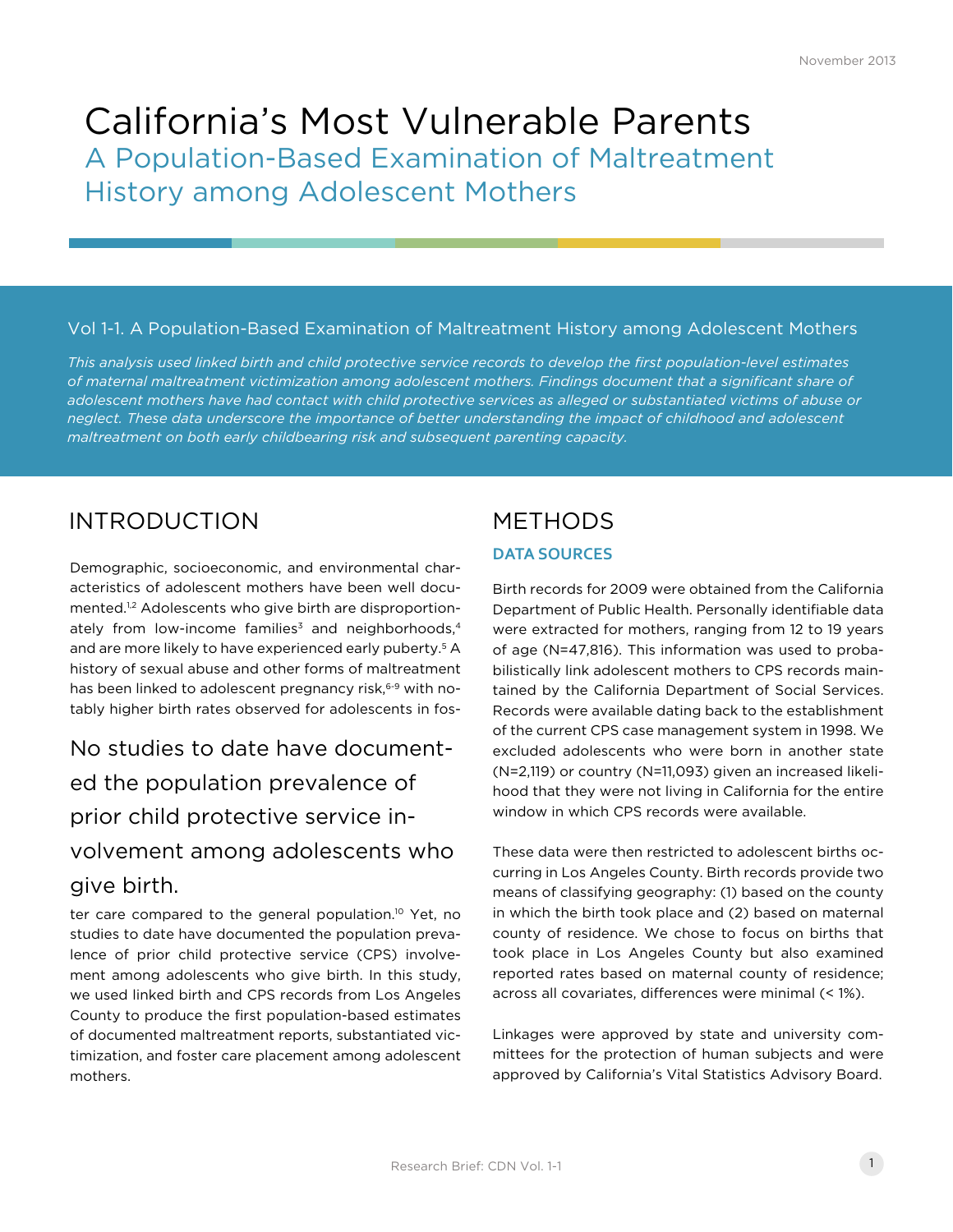#### **VARIABLES**

Adolescent mothers were classified as reported for maltreatment if a record of alleged abuse/neglect was identified in the CPS data. We included reports that were both investigated and screened out by CPS. We then stratified adolescents into three nonexclusive groups: (1) one or more reports of maltreatment; (2) one or more substantiated reports of maltreatment; and (3) one or more foster care episodes. Because we were interested in CPS involvement prior to pregnancy, we excluded reports and placements after the estimated date of conception.

We explored demographic variations in the prevalence of CPS involvement. Stratifications included maternal age at birth (12-15 years, 16-17 years, 18-19 years); maternal race/ethnicity (Black, White, Latina, Asian/Pacific Islander, Native American); and whether this was a first birth (first, repeat). We also examined markers of maternal socioeconomic status and health risks, including the trimester prenatal care began (first, second, third, no care/missing) and birth payment method (public, private). Finally, we coded the population prevalence of the four most common forms of reported and substantiated maltreatment (sexual abuse/exploitation, physical abuse, neglect, emotional abuse).

29%, more than 1 in every 4 adolescent mothers who gave birth, had been reported for neglect at some point before pregnancy.

#### **ANALYSIS**

Based on 2009 birth records, we reported the characteristics for the full population of adolescent mothers who were born in California and then gave birth in LA county. We then calculated the percentage of adolescents who had been previously reported, substantiated, or placed in foster care by maternal characteristics. Distributional differences were assessed using  $X^2$  tests. Although we report p-values, the large number of observations meant that even modest differences emerged as statistically significant. Therefore, we focus our discussion of results on the variations of greatest magnitude.

### RESULTS

Our population included 10,350 adolescent mothers. Of these, 4,276 (41.3%) had been reported for alleged maltreatment victimization during the prior decade, 2,040 (19.7%) had been substantiated as maltreatment victims, and 988 (9.6%) had been placed in foster care (see Table 1). Statistically significant variations (p < .05) in the prevalence of past CPS involvement emerged for all variables with the exception of maternal age at birth by foster care placements ( $p = .584$ ).

Among 12- to 15-year-olds, 52.7% had been reported to CPS for maltreatment, 28.7% had been substantiated as victims, and 9.0% had been placed in foster care. At the other end of the age distribution, the figures for 18- to 19-year olds were 39.0%, 18.4%, and 9.8%, respectively. Of the 16.8% of adolescent mothers for whom this was a repeat birth, 55.1% had been previously reported for maltreatment. Notable variations were observed by maternal race/ethnicity. Among Black adolescents—a group disproportionately represented in LA's child protection system—a majority of young mothers had been reported as possible victims of abuse or neglect (56.7%) and more than 1 in 5 had spent time in foster care. Latina mothers accounted for 79.9% of all adolescent births, but had relatively lower rates of past CPS involvement. Although small numbers mean that rate estimates should be interpreted cautiously, more than half of Native American adolescent mothers had been substantiated as victims of maltreatment.

As depicted in Figure 1, more than 1 in every 4 adolescent mothers who gave birth (29.0%) had been reported for neglect at some point before pregnancy, while 18.4% and 15.2% had been reported as alleged victims of physical and sexual abuse, respectively. A similar prevalence pattern emerged when substantiated reports were examined by maltreatment type.

Read the full *California's Most Vulnerable Parents*  report, other research briefs, a fact sheet, and more at [hiltonfoundation.org/teenparentsreport](http://www.hiltonfoundation.org/teenparentsreport)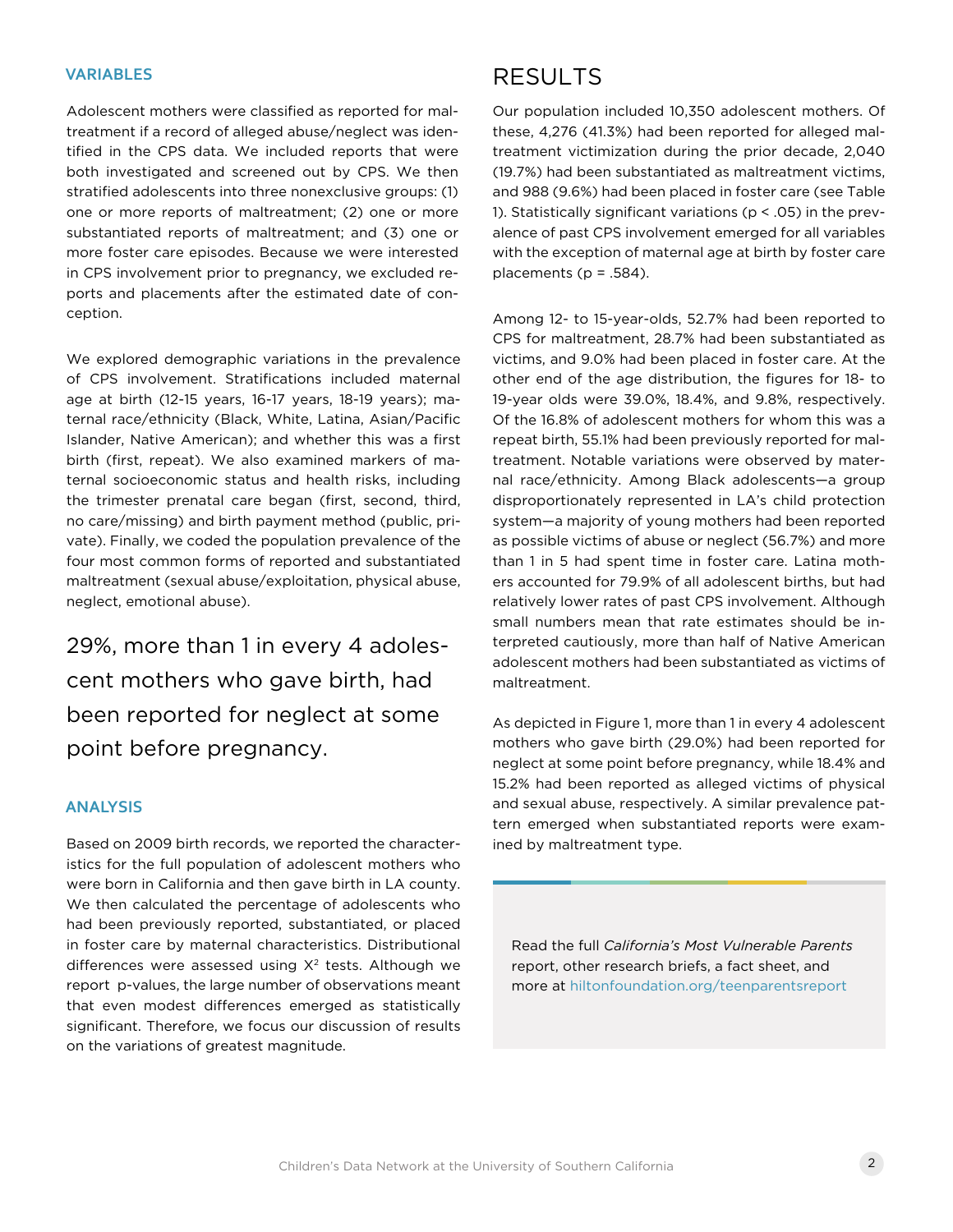#### **TABLE 1**

### *Sociodemographic and Health Characteristics of Adolescents who Gave Birth in Los Angeles County in 2009 by Maternal History of Child Protective Services Involvement*

|                              | <b>Adolescent Births</b><br>$(n = 10,350)$ |      | Reported for<br>Maltreatment<br>$(n = 4,276)$ |            | Substantiated as<br>Victim<br>$(n = 2,040)$ |            | Placed in Foster<br>Care<br>$(n = 988)$ |            |
|------------------------------|--------------------------------------------|------|-----------------------------------------------|------------|---------------------------------------------|------------|-----------------------------------------|------------|
|                              | n                                          | col% | row %                                         | $x^2$      | row %                                       | $x^2$      | row $%$                                 | $x^2$      |
| <b>Maternal Age at Birth</b> |                                            |      |                                               |            |                                             |            |                                         |            |
| $12-15$ years                | 543                                        | 5.3  | 52.7                                          | p < .001   | 28.7                                        |            | 9.0                                     | $p = .584$ |
| $16-17$ years                | 3,068                                      | 29.6 | 44.3                                          |            | 21.1                                        | p < .001   | 9.2                                     |            |
| $18-19$ years                | 6,739                                      | 65.1 | 39.0                                          |            | 18.4                                        |            | 9.8                                     |            |
| <b>Birth</b>                 |                                            |      |                                               |            |                                             |            |                                         |            |
| First birth                  | 8,604                                      | 83.2 | 38.5                                          | p < .001   | 18.3                                        | p < .001   | 8.9                                     | p < .001   |
| Repeat birth                 | 1,741                                      | 16.8 | 55.1                                          |            | 26.7                                        |            | 12.9                                    |            |
| <b>Race/Ethnicity</b>        |                                            |      |                                               |            |                                             |            |                                         |            |
| White                        | 554                                        | 5.4  | 42.6                                          | p < .001   | 20.4                                        | p < .001   | 11.0                                    | p < .001   |
| <b>Black</b>                 | 1,329                                      | 12.9 | 56.7                                          |            | 33.1                                        |            | 23.7                                    |            |
| Latina                       | 8,248                                      | 79.9 | 38.7                                          |            | 17.4                                        |            | 7.2                                     |            |
| Asian/Pacific Islander       | 164                                        | 1.6  | 37.8                                          |            | 20.7                                        |            | 8.5                                     |            |
| Native American              | 18                                         | 0.2  | 83.3                                          |            | 55.6                                        |            | 27.7                                    |            |
| Initiation of Prenatal Care  |                                            |      |                                               |            |                                             |            |                                         |            |
| First trimester              | 7.244                                      | 70.0 | 40.8                                          | $p = .049$ | 19.7                                        | $p = .057$ | 9.5                                     | p < .001   |
| Second trimester             | 1,118                                      | 10.8 | 41.1                                          |            | 18.7                                        |            | 8.0                                     |            |
| Third trimester              | 1,611                                      | 15.6 | 42.3                                          |            | 19.2                                        |            | 9.4                                     |            |
| None / missing               | 377                                        | 3.6  | 47.8                                          |            | 24.9                                        |            | 14.9                                    |            |
| <b>Birth Payment Method</b>  |                                            |      |                                               |            |                                             |            |                                         |            |
| Public                       | 8,310                                      | 82.1 | 43.0                                          | p < .001   | 21.2                                        |            | 10.6                                    | p < .001   |
| Private                      | 1,808                                      | 17.9 | 33.7                                          |            | 12.8                                        | p < .001   | 4.7                                     |            |

Notes: Summed counts may not equal "adolescent births" column total due to missing values for some variables. Summed percentages in "adolescent births" column may not equal 100% due to rounding. Percentages reported for referred for maltreatment, substantiated as victim, and placed in foster care reflect the population prevalence of these child protection events for each variable level (e.g., 56.7% of Black adolescent mothers who gave birth in LA County in 2009 were previously reported for maltreatment). Adolescents who gave birth in LA county, but who were born outside of California were excluded given our inability to account for CPS involvement outside of the state.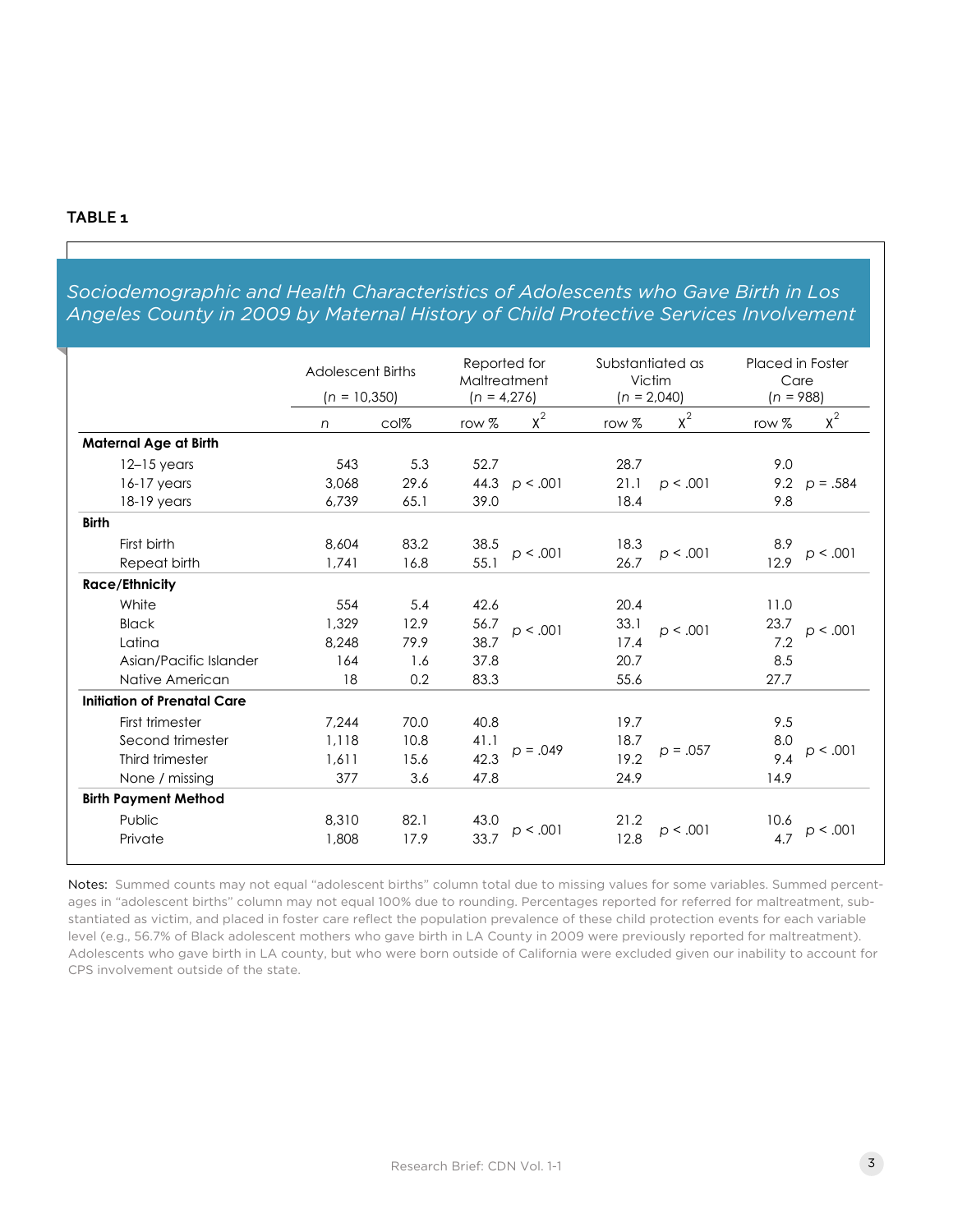#### **FIGURE 1**



*Percentage of Adolescent Mothers Who Gave Birth in Los Angeles County in 2009 and* 

## DISCUSSION

Although prior research indicates a heightened risk of early childbearing among adolescents with a history of maltreatment,<sup>9</sup> no studies have estimated the population prevalence of officially reported maltreatment among adolescents who give birth. This descriptive analysis used linked birth and CPS records to generate the first population-based estimates of adolescent mothers reported for maltreatment, substantiated as victims, and placed in foster care. Although caution should be used when making generalizations and findings should not be interpreted causally, these data indicate that more than 4 of every 10 adolescents who gave birth in Los Angeles County in 2009 had been previously reported to CPS as a victim of abuse or neglect and nearly 20% of these young mothers had been substantiated as victims of maltreatment before pregnancy.

More than 4 of every 10 adolescents who gave birth in Los Angeles County in 2009 had been previously reported to CPS as a victim of abuse or neglect and nearly 20% of these young mothers had been substantiated as victims of maltreatment before pregnancy.

Notes: Percentages reflect the share of adolescent mothers with any history of alleged or substantiated neglect, physical abuse, sexual abuse, or emotional abuse. Adolescents reported and substantiated for more than one form of maltreatment appear in more than one category. Adolescents who gave birth in LA county, but who were born outside of California were excluded given our inability to account for CPS involvement outside of the state.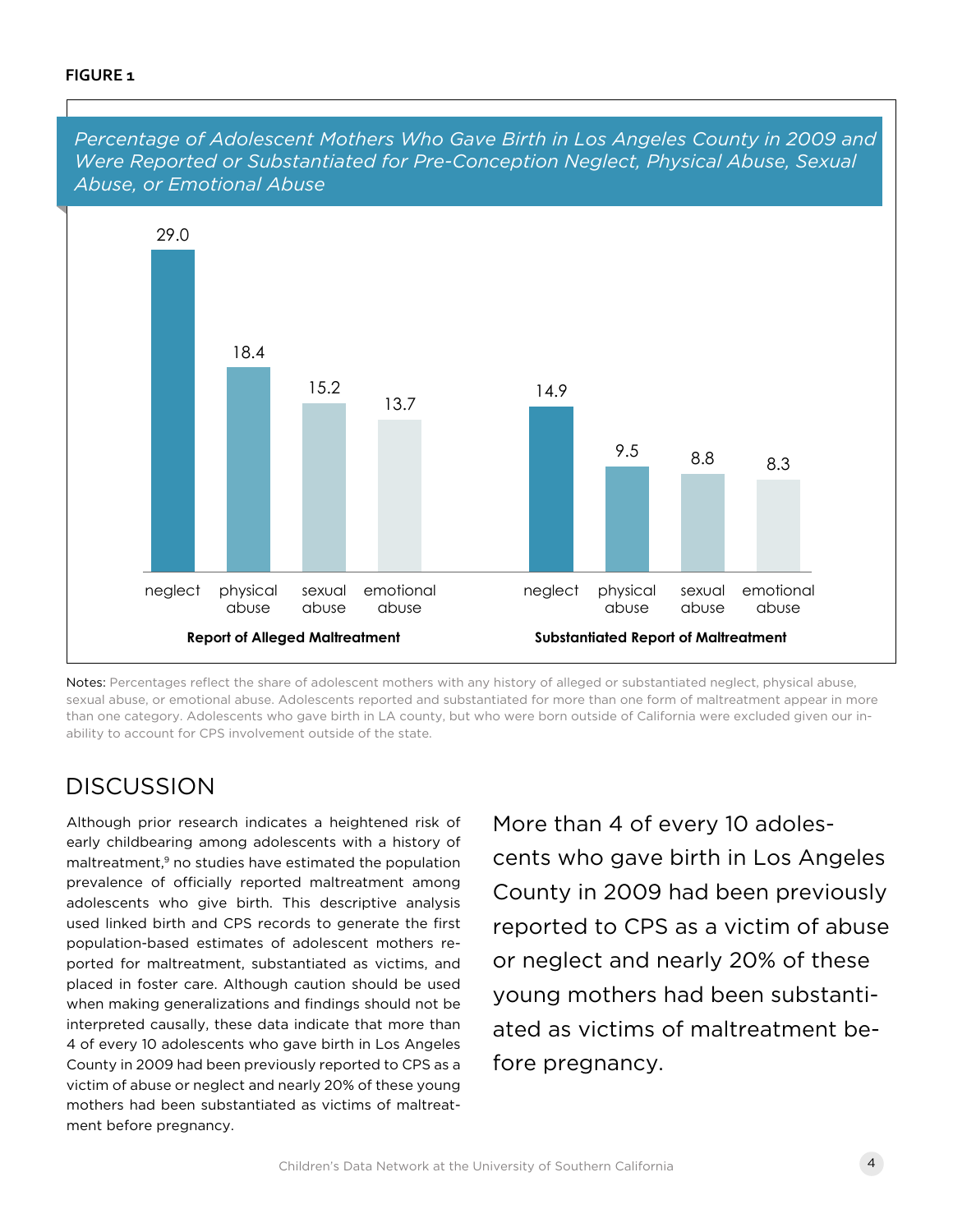#### **DISCUSSION** *( continued )*

The prevalence of childhood and adolescent maltreatment reported in this research brief should be viewed as a lower-bound estimate of past CPS involvement given our inability to examine CPS records prior to 1998. This means that for a 12-year-old who gave birth in 2009, we had historical CPS data starting after infancy, whereas for a 19-year-old we only had historical data beginning at age 8. Given that the rates of CPS involvement are highest during the first few years of life, the true rate of earlier maternal reports, substantiations, and foster care placements among adolescents giving birth in Los Angeles County is undoubtedly higher.<sup>11</sup>

Variations in past CPS involvement were observed across most sociodemographic and health covariates. Although differences by maternal age at birth may be an artifact of the historical windows of available CPS records (i.e., we had more years of CPS records for 12- to 16-year-olds than for older adolescent mothers), notable variations by race/ethnicity are consistent with disparities documented in other studies of CPS involvement.<sup>11,12</sup>

## For a 12-year-old who gave birth in 2009, we had historical CPS data starting after infancy.

In reference to the continuing public health burden of teen birth rates in the United States (estimated at \$11 billion annually<sup>13</sup>), it was recently noted that "one explanation for the persistently high US birth rate is that there are risk factors for teen pregnancy and childbirth that are not addressed in current prevention efforts."9 Documenting the prevalence of past abuse and neglect among adolescents who give birth and understanding its relationship to teen pregnancy and birth rates is critical to the development of informed prevention programs. Additionally, recognizing that a history of maltreatment characterizes many adolescent mothers may be relevant to the development of interventions that protect against abuse and neglect in the next generation.

REFERENCES 1. Klein JD, Committee on Adolescence. Adolescent pregnancy: current trends and issues. Pediatrics. 2005;116(1):281-286.

> 2. Woodward L, Fergusson DM, Horwood LJ. Risk factors and life processes associated with teenage pregnancy: results of a prospective study from birth to 20 years. J Marriage Fam. 2001;63(4):1170-1184.

3. Kirby D, Coyle K, Gould JB. Manifestations of poverty and birthrates among young teenagers in California zip code areas. Fam Plann Perspect. 2001;33(2):63-69.

4.Harding DJ. Counterfactual models of neighborhood effects: the effect of neighborhood poverty on dropping out and teenage pregnancy. Am J Sociol. 2003;109(3):676-719.

5. Dunbar J, Sheeder J, Lezotte D, Dabelea D, Stevens-Simon C. Age at menarche and first pregnancy among psychosocially at-risk adolescents. Am J Public Health. 2008;98(10):1822-1824.

6. Adams JA, East PL. Past physical abuse is significantly correlated with pregnancy as an adolescent. J Pediatr Adolesc Gynecol. 1999;12(3):133-138.

7. Noll JG, Shenk CE, Putnam KT. Childhood sexual abuse and adolescent pregnancy: a meta-analytic update. J Pediatr Psychol. 2009;34(4):366-378.

8. Thornberry TP, Henry KL, Ireland TO, Smith CA. The causal impact of childhood-limited maltreatment and adolescent maltreatment on early adult adjustment. J Adolesc Health. 2010;46(4):359-65.

9. Noll JG, Shenk CE. Teen birth rates in sexually abused and neglected females. Pediatrics. 2013;131(4):e1181-1187.

10. Dworsky A, Courtney ME. The risk of teenage pregnancy among transitioning foster youth: implications for extending state care beyond age 18. Child Youth Serv Rev. 2010;32(10):1351-1356.

11. Putnam-Hornstein E, Needell B. Predictors of child protective service contact between birth and age five: an examination of California's 2002 birth cohort. Child Youth Serv Rev. 2011;33(11):2400-2407.

12. Putnam-Hornstein E, Needell B, King B, Johnson-Motoyama M. Racial and ethnic disparities: a population-based examination of risk factors for involvement with child protective services. Child Abuse & Negl. 2013;37(1):33-46.

13. National Campaign to Prevent Teen and Unplanned Pregnancy. Counting it up: the public costs of teen childbearing: key data. Washington, DC: National Campaign to Prevent Teen and Unplanned Pregnancy; 2011.